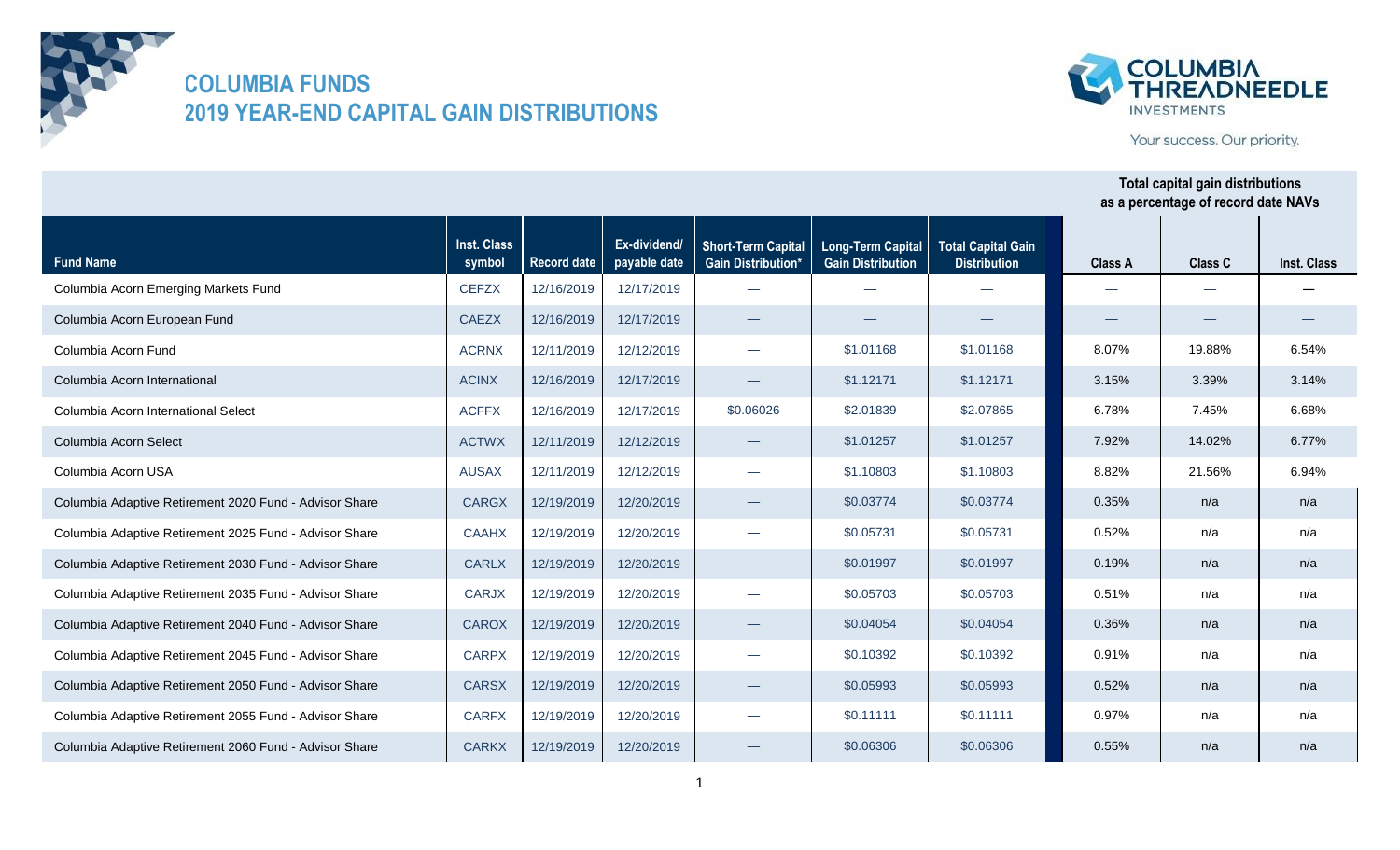



Your success. Our priority.

| <b>Fund Name</b>                                                                                                    | Inst. Class<br>symbol | <b>Record date</b> | Ex-dividend/<br>payable date | <b>Short-Term Capital</b><br><b>Gain Distribution'</b> | <b>Long-Term Capital</b><br><b>Gain Distribution</b> | <b>Total Capital Gain</b><br><b>Distribution</b> | <b>Class A</b>    | <b>Class C</b>                   | Inst. Class |
|---------------------------------------------------------------------------------------------------------------------|-----------------------|--------------------|------------------------------|--------------------------------------------------------|------------------------------------------------------|--------------------------------------------------|-------------------|----------------------------------|-------------|
| Columbia Adaptive Risk Allocation Fund                                                                              | <b>CRAZX</b>          | 12/18/2019         | 12/19/2019                   | \$0.35010                                              | \$0.16680                                            | \$0.51690                                        | 4.54%             | 4.74%                            | 4.49%       |
| Columbia Balanced Fund                                                                                              | <b>CBALX</b>          | 12/05/2019         | 12/06/2019                   | \$0.05983                                              | \$1,01559                                            | \$1,07542                                        | 2.46%             | 2.47%                            | 2.47%       |
| Columbia Bond Fund                                                                                                  | <b>UMMGX</b>          | 11/29/2019         | 12/02/2019                   | \$0.06544                                              | \$0.04510                                            | \$0.11054                                        | 1.26%             | 1.26%                            | 1.26%       |
| Columbia California Intermediate Municipal Bond Fund<br>Formerly Columbia AMT-Free CA Intermediate Muni Bond Fund   | <b>NCMAX</b>          | 12/02/2019         | 12/03/2019                   |                                                        |                                                      |                                                  | $\hspace{0.05cm}$ | $\overbrace{\phantom{12332}}$    |             |
| Columbia Capital Allocation Aggressive Portfolio                                                                    | <b>CPAZX</b>          | 12/19/2019         | 12/20/2019                   | \$0.02681                                              | \$0.33843                                            | \$0.36524                                        | 2.78%             | 2.86%                            | 2.78%       |
| Columbia Capital Allocation Conservative Portfolio                                                                  | <b>CBVZX</b>          | 12/19/2019         | 12/20/2019                   | \$0,00580                                              | \$0.08037                                            | \$0.08617                                        | 0.83%             | 0.84%                            | 0.83%       |
| Columbia Capital Allocation Moderate Aggressive Portfolio                                                           | <b>NBGPX</b>          | 12/19/2019         | 12/20/2019                   | \$0.05696                                              | \$0.34347                                            | \$0.40043                                        | 3.13%             | 3.13%                            | 3.14%       |
| Columbia Capital Allocation Moderate Conservative Portfolio                                                         | <b>NIPAX</b>          | 12/19/2019         | 12/20/2019                   | \$0.01541                                              | \$0.12223                                            | \$0.13764                                        | 1.24%             | 1.26%                            | 1.26%       |
| Columbia Capital Allocation Moderate Portfolio                                                                      | <b>CBMZX</b>          | 12/19/2019         | 12/20/2019                   | \$0.02454                                              | \$0.23826                                            | \$0.26280                                        | 2.26%             | 2.28%                            | 2.26%       |
| Columbia Commodity Strategy Fund                                                                                    | <b>CCSZX</b>          | 12/17/2019         | 12/18/2019                   |                                                        |                                                      |                                                  |                   | $\overbrace{\phantom{12332}}$    |             |
| Columbia Connecticut Intermediate Municipal Bond Fund<br>Formerly Columbia AMT-Free CT Intermediate Munil Bond Fund | <b>SCTEX</b>          | 12/02/2019         | 12/03/2019                   | $\overline{\phantom{0}}$                               | $\overline{\phantom{0}}$                             |                                                  |                   |                                  |             |
| Columbia Contrarian Asia Pacific Fund                                                                               | <b>CAJZX</b>          | 12/17/2019         | 12/18/2019                   |                                                        |                                                      |                                                  | $\hspace{0.05cm}$ | $\overbrace{\phantom{12322111}}$ |             |
| Columbia Contrarian Core Fund                                                                                       | <b>SMGIX</b>          | 12/09/2019         | 12/10/2019                   | \$0.06214                                              | \$1,22639                                            | \$1,28853                                        | 4.73%             | 5.28%                            | 4.68%       |
| Columbia Contrarian Europe Fund                                                                                     | <b>CEEZX</b>          | 12/17/2019         | 12/18/2019                   |                                                        |                                                      |                                                  |                   |                                  |             |
| Columbia Convertible Securities Fund                                                                                | <b>NCIAX</b>          | 12/12/2019         | 12/13/2019                   | \$0.27653                                              | \$0,44448                                            | \$0.72101                                        | 3.19%             | 3.21%                            | 3.19%       |
| Columbia Corporate Income Fund                                                                                      | <b>SRINX</b>          | 11/29/2019         | 12/02/2019                   |                                                        |                                                      |                                                  |                   |                                  |             |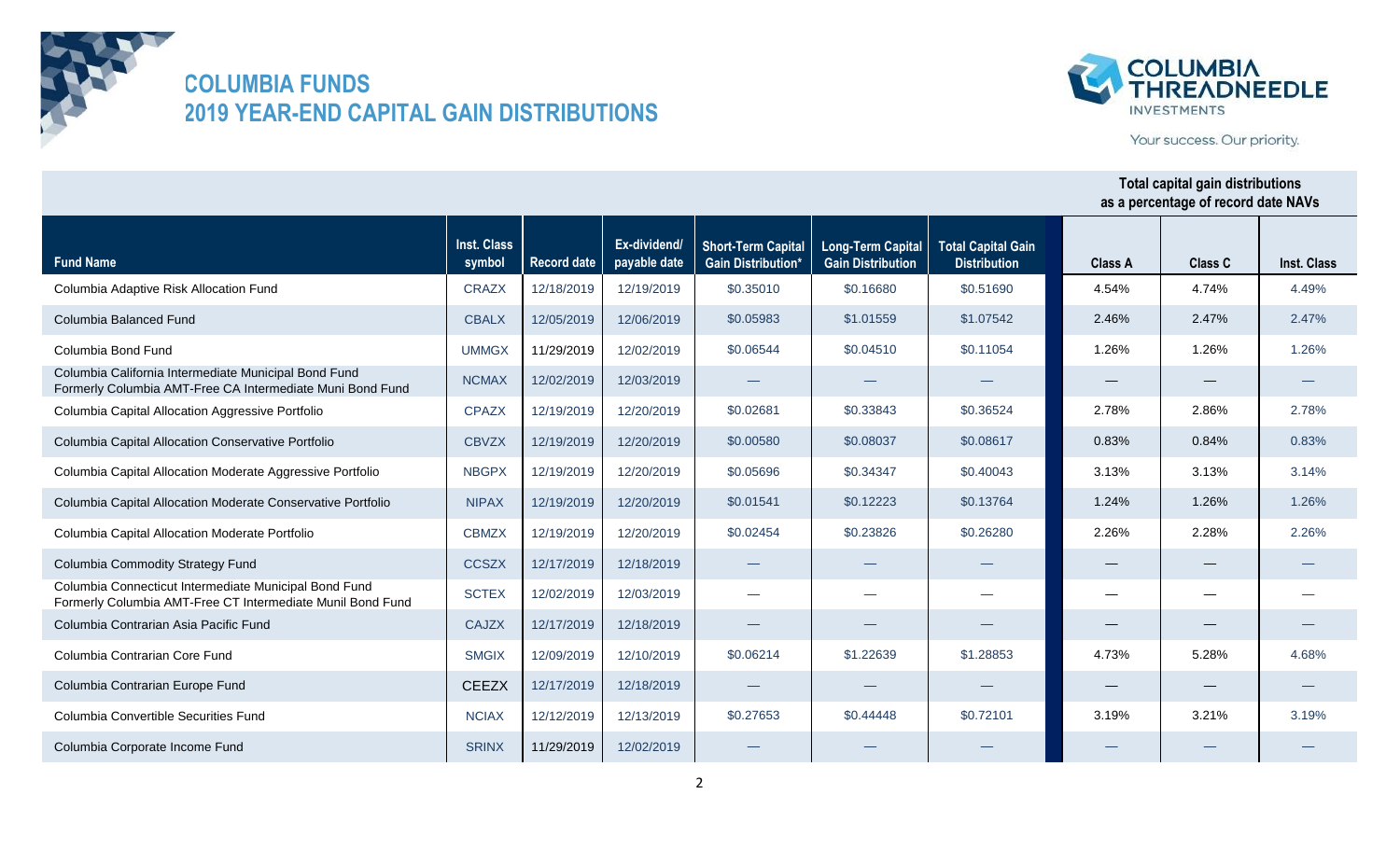



Your success. Our priority.

| <b>Fund Name</b>                                                                                               | Inst. Class<br>symbol | <b>Record date</b> | Ex-dividend/<br>payable date | <b>Short-Term Capital</b><br><b>Gain Distribution*</b> | <b>Long-Term Capital</b><br><b>Gain Distribution</b> | <b>Total Capital Gain</b><br><b>Distribution</b> | <b>Class A</b> | <b>Class C</b>                | Inst. Class |
|----------------------------------------------------------------------------------------------------------------|-----------------------|--------------------|------------------------------|--------------------------------------------------------|------------------------------------------------------|--------------------------------------------------|----------------|-------------------------------|-------------|
| Columbia Disciplined Core Fund                                                                                 | <b>CCRZX</b>          | 12/09/2019         | 12/10/2019                   |                                                        | \$1.05855                                            | \$1.05855                                        | 8.23%          | 8.45%                         | 8.17%       |
| Columbia Disciplined Growth Fund                                                                               | <b>CLQZX</b>          | 12/09/2019         | 12/10/2019                   | $\overline{\phantom{0}}$                               | \$0.69859                                            | \$0.69859                                        | 7.25%          | 7.71%                         | 7.15%       |
| Columbia Disciplined Small Core Fund                                                                           | <b>SMCEX</b>          | 12/04/2019         | 12/05/2019                   | $\overline{\phantom{0}}$                               |                                                      |                                                  |                |                               |             |
| Columbia Disciplined Value Fund                                                                                | <b>CVQZX</b>          | 12/09/2019         | 12/10/2019                   | $\overline{\phantom{0}}$                               | \$0.82962                                            | \$0.82962                                        | 8.23%          | 8.49%                         | 8.13%       |
| Columbia Dividend Income Fund                                                                                  | <b>GSFTX</b>          | 12/12/2019         | 12/13/2019                   | $\overline{\phantom{0}}$                               | \$0.26314                                            | \$0.26314                                        | 1.08%          | 1.12%                         | 1.08%       |
| Columbia Dividend Opportunity Fund                                                                             | <b>CDOZX</b>          | 12/12/2019         | 12/13/2019                   | $\overline{\phantom{0}}$                               | \$0.83540                                            | \$0.83540                                        | 8.62%          | 8.86%                         | 8.58%       |
| Columbia Emerging Markets Bond Fund                                                                            | <b>CMBZX</b>          | 12/16/2019         | 12/17/2019                   | $\overline{\phantom{0}}$                               | --                                                   |                                                  |                |                               |             |
| Columbia Emerging Markets Fund                                                                                 | <b>UMEMX</b>          | 12/17/2019         | 12/18/2019                   |                                                        |                                                      |                                                  |                |                               |             |
| Columbia Flexible Capital Income Fund                                                                          | <b>CFIZX</b>          | 12/12/2019         | 12/13/2019                   | $\overline{\phantom{0}}$                               |                                                      |                                                  |                |                               |             |
| Columbia Floating Rate Fund                                                                                    | <b>CFRZX</b>          | 11/29/2019         | 12/02/2019                   |                                                        |                                                      |                                                  |                | $\overbrace{\phantom{12332}}$ |             |
| Columbia Georgia Intermediate Municipal Bond Fund<br>Formerly Columbia AMT-Free GA Intermediate Muni Bond Fund | <b>NGAMX</b>          | 12/02/2019         | 12/03/2019                   |                                                        | --                                                   |                                                  |                |                               |             |
| Columbia Global Dividend Opportunity Fund                                                                      | <b>CSVFX</b>          | 12/17/2019         | 12/18/2019                   | \$0.03348                                              | \$0.11434                                            | \$0.14782                                        | 0.76%          | 0.81%                         | 0.76%       |
| Columbia Global Energy and Natural Resources Fund                                                              | <b>UMESX</b>          | 12/13/2019         | 12/16/2019                   | $\overline{\phantom{0}}$                               |                                                      |                                                  |                |                               |             |
| Columbia Global Equity Value Fund                                                                              | <b>CEVZX</b>          | 12/12/2019         | 12/13/2019                   |                                                        | \$0.46422                                            | \$0.46422                                        | 3.42%          | 3.47%                         | 3.41%       |
| Columbia Global Infrastructure Fund                                                                            | <b>CRIZX</b>          | 12/17/2019         | 12/18/2019                   | \$0.02767                                              | \$0.77712                                            | \$0.80479                                        | 5.75%          | 6.24%                         | 5.63%       |
| Columbia Global Opportunities Fund                                                                             | <b>CSAZX</b>          | 12/17/2019         | 12/18/2019                   |                                                        |                                                      |                                                  |                |                               |             |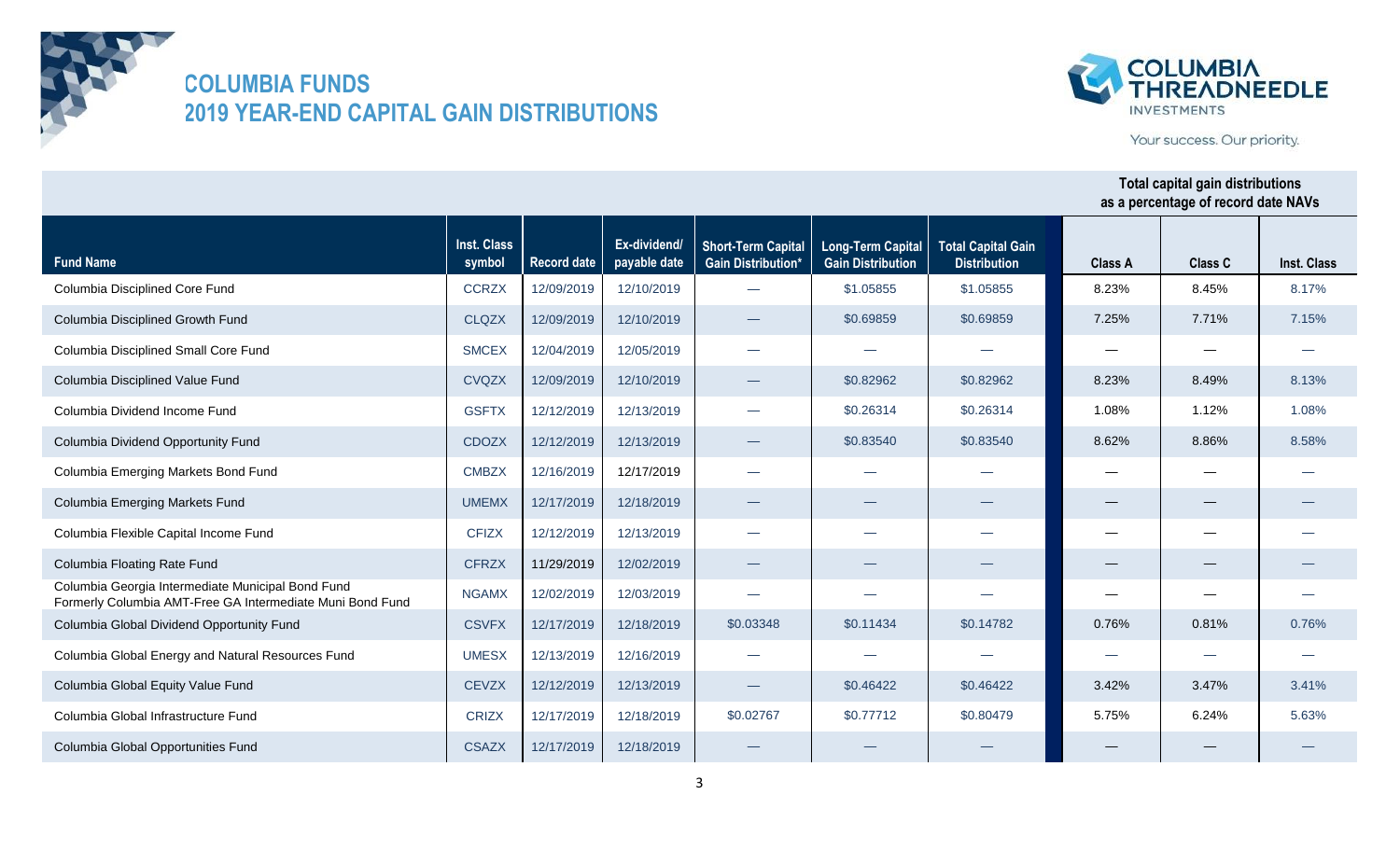



Your success. Our priority.

| <b>Fund Name</b>                                                                                    | <b>Inst. Class</b><br>symbol | <b>Record date</b> | Ex-dividend/<br>payable date | <b>Short-Term Capital</b><br><b>Gain Distribution*</b> | <b>Long-Term Capital</b><br><b>Gain Distribution</b> | <b>Total Capital Gain</b><br><b>Distribution</b> | <b>Class A</b> | <b>Class C</b> | Inst. Class |
|-----------------------------------------------------------------------------------------------------|------------------------------|--------------------|------------------------------|--------------------------------------------------------|------------------------------------------------------|--------------------------------------------------|----------------|----------------|-------------|
| Columbia Global Strategic Equity Fund                                                               | <b>NGPAX</b>                 | 12/19/2019         | 12/20/2019                   |                                                        | \$0.31600                                            | \$0.31600                                        | 2.01%          | 2.41%          | 1.94%       |
| Columbia Global Technology Growth Fund                                                              | <b>CMTFX</b>                 | 12/13/2019         | 12/16/2019                   |                                                        | \$0.50367                                            | \$0.50367                                        | 1.29%          | 1.44%          | 1.23%       |
| Columbia Government Money Market Fund                                                               | <b>IDYXX</b>                 | 11/29/2019         | 12/02/2019                   | \$0.00032                                              | المناسب                                              | \$0.00032                                        | 0.03%          | 0.03%          | 0.03%       |
| Columbia Greater China Fund                                                                         | <b>LNGZX</b>                 | 12/13/2019         | 12/16/2019                   |                                                        | \$0.76750                                            | \$0.76750                                        | 1.56%          | 1.71%          | 1.42%       |
| Columbia High Yield Bond Fund                                                                       | <b>CHYZX</b>                 | 11/29/2019         | 12/02/2019                   |                                                        | $\overline{\phantom{a}}$                             |                                                  |                |                |             |
| Columbia High Yield Municipal Fund                                                                  | <b>SRHMX</b>                 | 12/02/2019         | 12/03/2019                   | $\overline{\phantom{0}}$                               |                                                      |                                                  |                |                |             |
| Columbia Income Builder Fund                                                                        | <b>CBUZX</b>                 | 12/19/2019         | 12/20/2019                   | $\overline{\phantom{0}}$                               | المناسب                                              |                                                  |                |                |             |
| Columbia Income Opportunities Fund                                                                  | <b>CIOZX</b>                 | 11/29/2019         | 12/02/2019                   | $\hspace{0.1mm}-\hspace{0.1mm}$                        |                                                      |                                                  |                |                |             |
| <b>Columbia Inflation Protected Securities Fund</b>                                                 | <b>CIPZX</b>                 | 12/05/2019         | 12/06/2019                   | $\overline{\phantom{0}}$                               |                                                      |                                                  |                |                |             |
| Columbia Intermediate Municipal Bond Fund<br>Formerly Columbia AMT-Free Intermediate Muni Bond Fund | <b>SETMX</b>                 | 12/02/2019         | 12/03/2019                   |                                                        | \$0.04212                                            | \$0.04212                                        | 0.40%          | 0.40%          | 0.40%       |
| Columbia Large Cap Enhanced Core Fund                                                               | <b>NMIMX</b>                 | 12/11/2019         | 12/12/2019                   |                                                        | \$0.37605                                            | \$0.37605                                        | 1.48%          | n/a            | 1.48%       |
| Columbia Large Cap Growth Fund                                                                      | <b>GEGTX</b>                 | 12/04/2019         | 12/05/2019                   |                                                        | \$3,67491                                            | \$3,67491                                        | 8.08%          | 9.93%          | 8.06%       |
| Columbia Large Cap Growth Fund III                                                                  | <b>NFEPX</b>                 | 12/04/2019         | 12/05/2019                   | $\overline{\phantom{0}}$                               | \$1.41540                                            | \$1.41540                                        | 7.36%          | 11.00%         | 6.76%       |
| Columbia Large Cap Index Fund                                                                       | <b>NINDX</b>                 | 12/11/2019         | 12/12/2019                   |                                                        | \$1.57592                                            | \$1,57592                                        | 3.01%          | n/a            | 2.99%       |
| Columbia Large Cap Value Fund                                                                       | <b>CDVZX</b>                 | 12/12/2019         | 12/13/2019                   | \$0.01593                                              | \$0.58180                                            | \$0.59773                                        | 4.11%          | 4.13%          | 4.11%       |
| Columbia Limited Duration Credit Fund                                                               | <b>CLDZX</b>                 | 11/29/2019         | 12/02/2019                   |                                                        |                                                      |                                                  |                |                |             |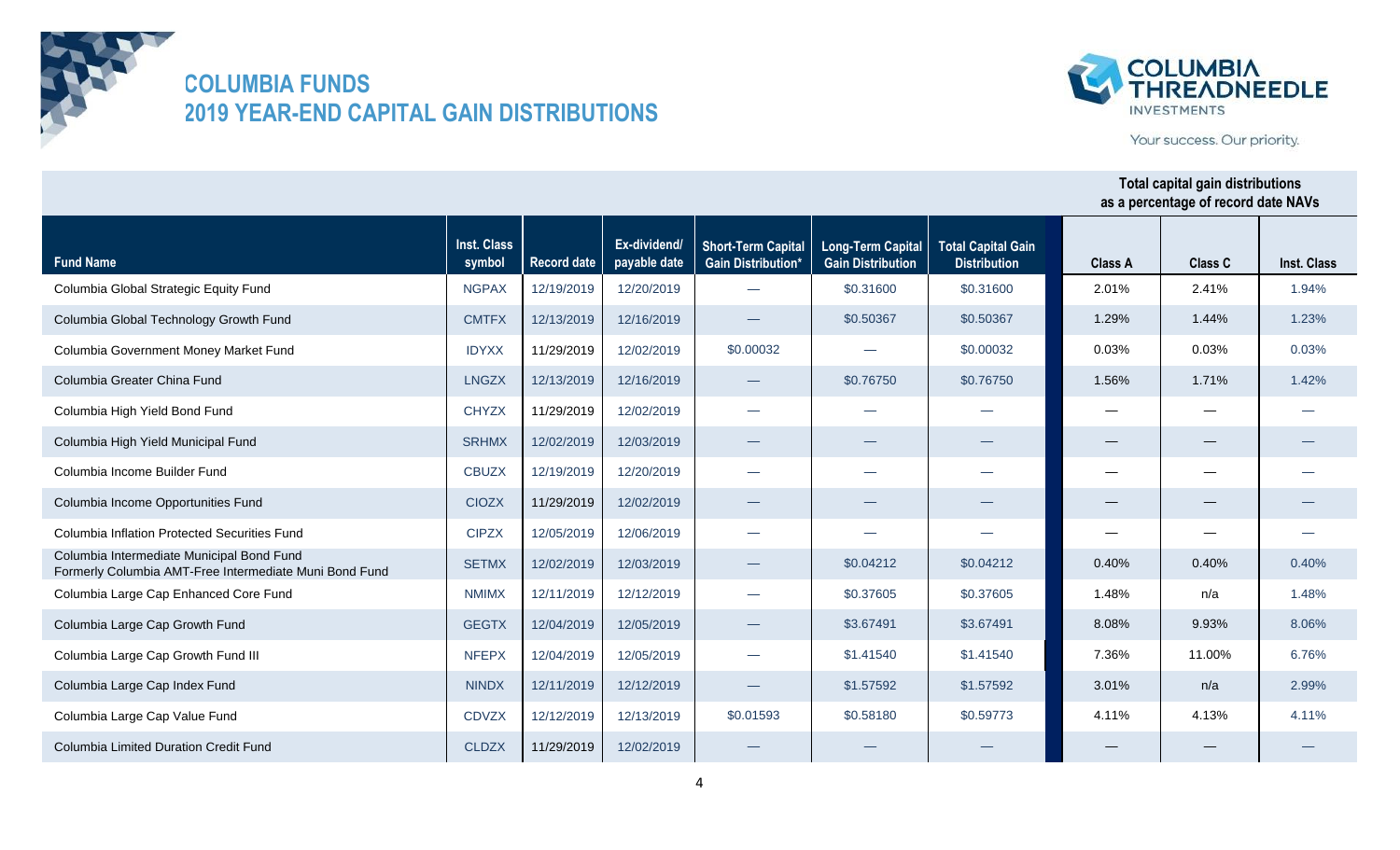



Your success. Our priority.

| <b>Fund Name</b>                                                                                                      | Inst. Class<br>symbol | <b>Record date</b> | Ex-dividend/<br>payable date | <b>Short-Term Capital</b><br><b>Gain Distribution*</b> | <b>Long-Term Capital</b><br><b>Gain Distribution</b> | <b>Total Capital Gain</b><br><b>Distribution</b> | <b>Class A</b> | <b>Class C</b> | <b>Inst. Class</b> |
|-----------------------------------------------------------------------------------------------------------------------|-----------------------|--------------------|------------------------------|--------------------------------------------------------|------------------------------------------------------|--------------------------------------------------|----------------|----------------|--------------------|
| Columbia Maryland Intermediate Municipal Bond Fund<br>Formerly Columbia AMT-Free MD Intermediate Muni Bond Fund       | <b>NMDBX</b>          | 12/02/2019         | 12/03/2019                   |                                                        |                                                      |                                                  |                |                |                    |
| Columbia Massachusetts Intermediate Municipal Bond Fund<br>Formerly Columbia AMT-Free MA Intermediate Muni Bond Fund  | <b>SEMAX</b>          | 12/02/2019         | 12/03/2019                   |                                                        | \$0.00645                                            | \$0.00645                                        | 0.06%          | 0.06%          | 0.06%              |
| Columbia Mid Cap Growth Fund                                                                                          | <b>CLSPX</b>          | 12/11/2019         | 12/12/2019                   | $\overline{\phantom{0}}$                               | \$2.13800                                            | \$2.13800                                        | 8.55%          | 10.87%         | 7.86%              |
| Columbia Mid Cap Index Fund                                                                                           | <b>NMPAX</b>          | 12/04/2019         | 12/05/2019                   |                                                        | \$0.37835                                            | \$0.37835                                        | 2.36%          | n/a            | 2.37%              |
| Columbia Minnesota Tax-Exempt Fund                                                                                    | <b>CMNZX</b>          | 12/02/2019         | 12/03/2019                   | $\overline{\phantom{0}}$                               |                                                      |                                                  |                |                |                    |
| Columbia Mortgage Opportunities Fund                                                                                  | <b>CLMZX</b>          | 12/16/2019         | 12/17/2019                   | \$0.04665                                              | \$0.03705                                            | \$0.08370                                        | 0.82%          | 0.82%          | 0.82%              |
| Columbia Multi-Asset Income Fund                                                                                      | <b>CLNZX</b>          | 12/16/2019         | 12/17/2019                   |                                                        |                                                      |                                                  |                |                |                    |
| Columbia Multi Strategy Alternatives Fund<br>Formerly Columbia Alternative Beta Fund                                  | <b>CLAZX</b>          | 12/18/2019         | 12/19/2019                   |                                                        |                                                      |                                                  |                |                |                    |
| Columbia New York Intermediate Municipal Bond Fund<br>Formerly AMT-Free NY Intermediate Muni Bond Fund                | <b>GNYTX</b>          | 12/02/2019         | 12/03/2019                   | $\overline{\phantom{0}}$                               | \$0.00193                                            | \$0.00193                                        | 0.02%          | 0.02%          | 0.02%              |
| Columbia North Carolina Intermediate Municipal Bond Fund<br>Formerly Columbia AMT-Free NC Intermediate Muni Bond Fund | <b>NNIBX</b>          | 12/02/2019         | 12/03/2019                   |                                                        |                                                      |                                                  |                |                |                    |
| Columbia Oregon Intermediate Municipal Bond Fund<br>Formerly Columbia AMT-Free OR Intermediate Muni Bond Fund         | <b>CMBFX</b>          | 12/02/2019         | 12/03/2019                   |                                                        | \$0.01586                                            | \$0.01586                                        | 0.13%          | 0.13%          | 0.13%              |
| Columbia Overseas Core Fund                                                                                           | <b>COSNX</b>          | 12/12/2019         | 12/13/2019                   |                                                        |                                                      |                                                  |                |                |                    |
| Columbia Overseas Value Fund                                                                                          | COSZX                 | 12/12/2019         | 12/13/2019                   |                                                        | \$0.01949                                            | \$0.01949                                        | 0.20%          | 0.20%          | 0.20%              |
| Columbia Pacific/Asia Fund                                                                                            | <b>USPAX</b>          | 12/16/2019         | 12/17/2019                   |                                                        | \$0.21557                                            | \$0.21557                                        | 2.01%          | 2.08%          | 2.00%              |
| Columbia Quality Income Fund                                                                                          | <b>CUGZX</b>          | 11/29/2019         | 12/02/2019                   |                                                        |                                                      |                                                  |                |                |                    |
| Columbia Real Estate Equity Fund                                                                                      | <b>CREEX</b>          | 12/12/2019         | 12/13/2019                   |                                                        | \$1,21229                                            | \$1,21229                                        | 8.30%          | 8.31%          | 8.27%              |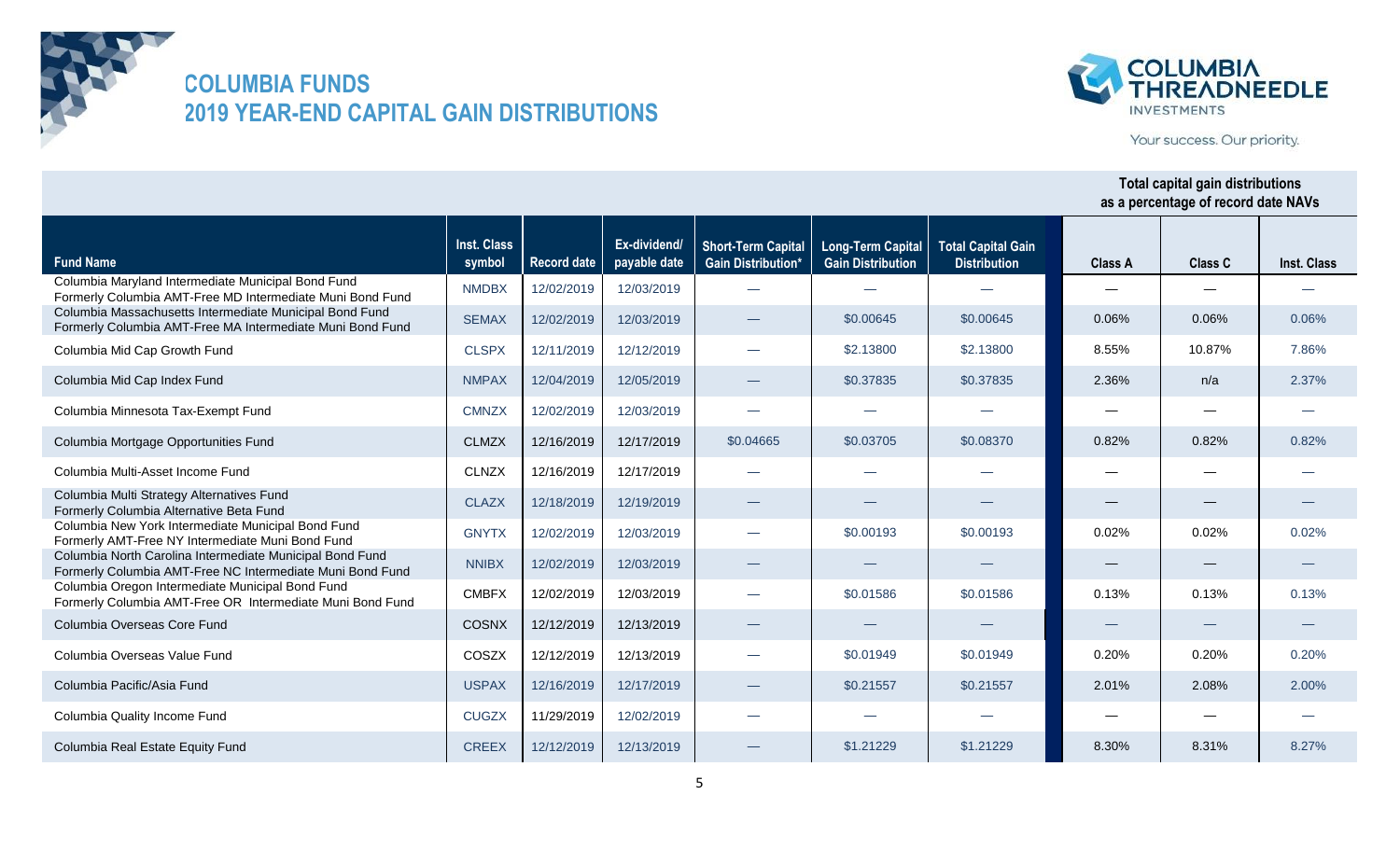



Your success. Our priority.

| <b>Fund Name</b>                                      | Inst. Class<br>symbol | Record date | Ex-dividend/<br>payable date | <b>Short-Term Capital</b><br><b>Gain Distribution*</b> | <b>Long-Term Capital</b><br><b>Gain Distribution</b> | <b>Total Capital Gain</b><br><b>Distribution</b> | <b>Class A</b> | <b>Class C</b> | Inst. Class |
|-------------------------------------------------------|-----------------------|-------------|------------------------------|--------------------------------------------------------|------------------------------------------------------|--------------------------------------------------|----------------|----------------|-------------|
| Columbia Select Global Equity Fund                    | <b>CGEZX</b>          | 12/13/2019  | 12/16/2019                   | varies by class <sup>1</sup>                           | \$0.44625                                            | varies by class <sup>1</sup>                     | 2.94%          | 3.35%          | 2.90%       |
| Columbia Select Global Growth Fund                    | <b>COGZX</b>          | 12/13/2019  | 12/16/2019                   |                                                        | \$0.50234                                            | \$0.50234                                        | 2.96%          | 3.21%          | 2.89%       |
| Columbia Select International Equity Fund             | <b>NIEQX</b>          | 12/16/2019  | 12/17/2019                   | $\overline{\phantom{0}}$                               |                                                      |                                                  |                |                |             |
| Columbia Select Large Cap Equity Fund                 | <b>NSEPX</b>          | 12/04/2019  | 12/05/2019                   |                                                        | \$0.17842                                            | \$1.17842                                        | 7.90%          | 8.72%          | 7.95%       |
| Columbia Select Large Cap Growth Fund                 | <b>UMLGX</b>          | 12/05/2019  | 12/06/2019                   | $\overline{\phantom{0}}$                               | \$1.67389                                            | \$1.67389                                        | 12.43%         | 14.92%         | 11.83%      |
| Columbia Select Large Cap Value Fund                  | <b>CSVZX</b>          | 12/09/2019  | 12/10/2019                   | $\overbrace{\phantom{aaaaa}}$                          | \$1.34698                                            | \$1.34698                                        | 5.01%          | 5.51%          | 4.82%       |
| Columbia Select Mid Cap Value Fund                    | <b>NAMAX</b>          | 12/05/2019  | 12/06/2019                   | $\sim$                                                 | \$0.23490                                            | \$0.23490                                        | 2.13%          | 2.37%          | 2.12%       |
| Columbia Select Small Cap Value Fund                  | <b>CSSZX</b>          | 12/05/2019  | 12/06/2019                   | \$0.00415                                              |                                                      | \$0.00415                                        | 0.03%          | 0.04%          | 0.02%       |
| Columbia Seligman Communications and Information Fund | <b>CCIZX</b>          | 12/05/2019  | 12/06/2019                   | varies by class <sup>2</sup>                           | \$8.75773                                            | varies by class <sup>2</sup>                     | 10.94%         | 16.12%         | 10.12%      |
| Columbia Seligman Global Technology Fund              | <b>CSGZX</b>          | 12/09/2019  | 12/10/2019                   | varies by class <sup>3</sup>                           | \$4.27441                                            | varies by class <sup>3</sup>                     | 9.86%          | 12.40%         | 9.85%       |
| Columbia Short Term Bond Fund                         | <b>NSTMX</b>          | 11/29/2019  | 12/02/2019                   |                                                        |                                                      |                                                  |                |                |             |
| Columbia Short Term Cash Fund                         | n/a                   | 11/29/2019  | 12/02/2019                   |                                                        |                                                      |                                                  |                |                |             |
| Columbia Short Term Municipal Bond Fund               | <b>NSMIX</b>          | 12/02/2019  | 12/03/2019                   | $\sim$                                                 |                                                      |                                                  |                |                |             |
| Columbia Small Cap Growth Fund I                      | <b>CMSCX</b>          | 12/04/2019  | 12/05/2019                   | varies by class <sup>4</sup>                           | \$1.16917                                            | varies by class <sup>4</sup>                     | 8.67%          | 10.24%         | 8.29%       |
| Columbia Small Cap Index Fund                         | <b>NMSCX</b>          | 12/11/2019  | 12/12/2019                   |                                                        | \$0.67284                                            | \$0.67284                                        | 2.83%          | n/a            | 2.80%       |
| Columbia Small Cap Value Fund I                       | <b>CSCZX</b>          | 12/04/2019  | 12/05/2019                   |                                                        | \$0.11143                                            | \$0.11143                                        | 0.32%          | 0.50%          | 0.28%       |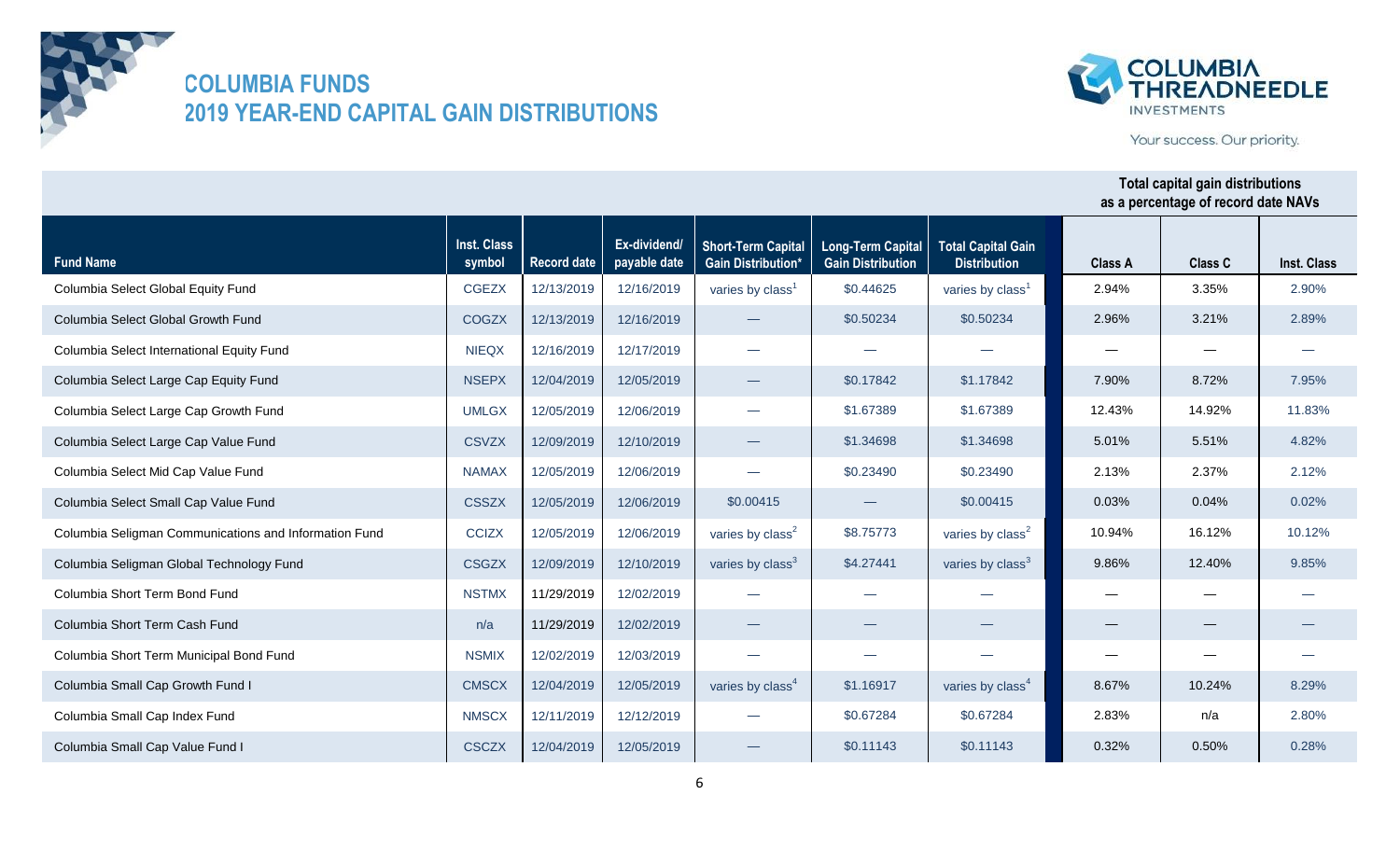



Your success. Our priority.

| <b>Fund Name</b>                                                                                                      | <b>Inst. Class</b><br>symbol | <b>Record date</b> | Ex-dividend/<br>payable date | <b>Short-Term Capital</b><br><b>Gain Distribution*</b> | <b>Long-Term Capital</b><br><b>Gain Distribution</b> | <b>Total Capital Gain</b><br><b>Distribution</b> | <b>Class A</b> | <b>Class C</b> | Inst. Class |
|-----------------------------------------------------------------------------------------------------------------------|------------------------------|--------------------|------------------------------|--------------------------------------------------------|------------------------------------------------------|--------------------------------------------------|----------------|----------------|-------------|
| Columbia Small Cap Value Fund II                                                                                      | <b>NSVAX</b>                 | 12/04/2019         | 12/05/2019                   |                                                        | \$0.13295                                            | \$0.13295                                        | 0.91%          | 1.07%          | 0.89%       |
| Columbia Small/Mid Cap Value Fund                                                                                     | <b>CMOZX</b>                 | 12/09/2019         | 12/10/2019                   |                                                        | \$0.30530                                            | \$0.30530                                        | 3.28%          | 3.73%          | 3.18%       |
| Columbia South Carolina Intermediate Municipal Bond Fund<br>Formerly Columbia AMT-Free SC Intermediate Muni Bond Fund | <b>NSCMX</b>                 | 12/02/2019         | 12/03/2019                   | $\overline{\phantom{0}}$                               | --                                                   |                                                  |                |                |             |
| Columbia Strategic California Municipal Income Fund                                                                   | <b>CCAZX</b>                 | 12/02/2019         | 12/03/2019                   | \$0.02401                                              | \$0.04986                                            | \$0.07387                                        | 0.95%          | 0.95%          | 0.95%       |
| Columbia Strategic Income Fund                                                                                        | <b>LSIZX</b>                 | 12/16/2019         | 12/17/2019                   | $\overline{\phantom{0}}$                               |                                                      |                                                  |                |                |             |
| Columbia Strategic Municipal Income Fund                                                                              | <b>CATZX</b>                 | 12/13/2019         | 12/16/2019                   | \$0.00837                                              | \$0.00475                                            | \$0.01312                                        | 0.32%          | 0.32%          | 0.32%       |
| Columbia Strategic New York Municipal Income Fund                                                                     | <b>CNYZX</b>                 | 12/02/2019         | 12/03/2019                   | \$0.01903                                              | \$0.05344                                            | \$0.07247                                        | 0.96%          | 0.96%          | 0.96%       |
| Columbia Tax-Exempt Fund                                                                                              | <b>CTEZX</b>                 | 12/02/2019         | 12/03/2019                   | \$0.02295                                              | \$0.05042                                            | \$0.07337                                        | 0.54%          | 0.54%          | 0.54%       |
| Columbia Thermostat Fund                                                                                              | <b>COTZX</b>                 | 12/19/2019         | 12/20/2019                   | \$0.20300                                              | \$0.21380                                            | \$0.41680                                        | 2.65%          | 2.65%          | 2.68%       |
| Columbia Total Return Bond Fund                                                                                       | <b>SRBFX</b>                 | 11/29/2019         | 12/02/2019                   | \$0.08427                                              | \$0.03898                                            | \$0.12325                                        | 1.32%          | 1.32%          | 1.32%       |
| Columbia Ultra Short Term Bond Fund                                                                                   | <b>CUSBX</b>                 | 11/29/2019         | 12/02/2019                   |                                                        |                                                      |                                                  |                |                |             |
| Columbia U.S. Social Bond Fund                                                                                        | <b>CONZX</b>                 | 12/02/2019         | 12/03/2019                   | \$0.01222                                              | \$0.00165                                            | \$0.01387                                        | 0.13%          | 0.13%          | 0.13%       |
| Columbia U.S. Treasury Index Fund                                                                                     | <b>IUTIX</b>                 | 11/29/2019         | 12/02/2019                   | $\overline{\phantom{0}}$                               |                                                      |                                                  |                |                |             |
| Columbia Virginia Intermediate Municipal Bond Fund<br>Formerly Columbia AMT-Free VA Intermediate Muni Bond Fund       | <b>NVABX</b>                 | 12/02/2019         | 12/03/2019                   |                                                        | \$0,00148                                            | \$0,00148                                        | 0.01%          | 0.01%          | 0.01%       |
| Multi-Manager Alternative Strategies Fund                                                                             | <b>CZAMX</b>                 | 12/18/2019         | 12/19/2019                   |                                                        |                                                      |                                                  |                | n/a            |             |
| Multi-Manager Directional Alternative Strategies Fund                                                                 | <b>CDAZX</b>                 | 12/18/2019         | 12/19/2019                   |                                                        | \$0.05430                                            | \$0.05430                                        | 0.78%          | n/a            | 0.78%       |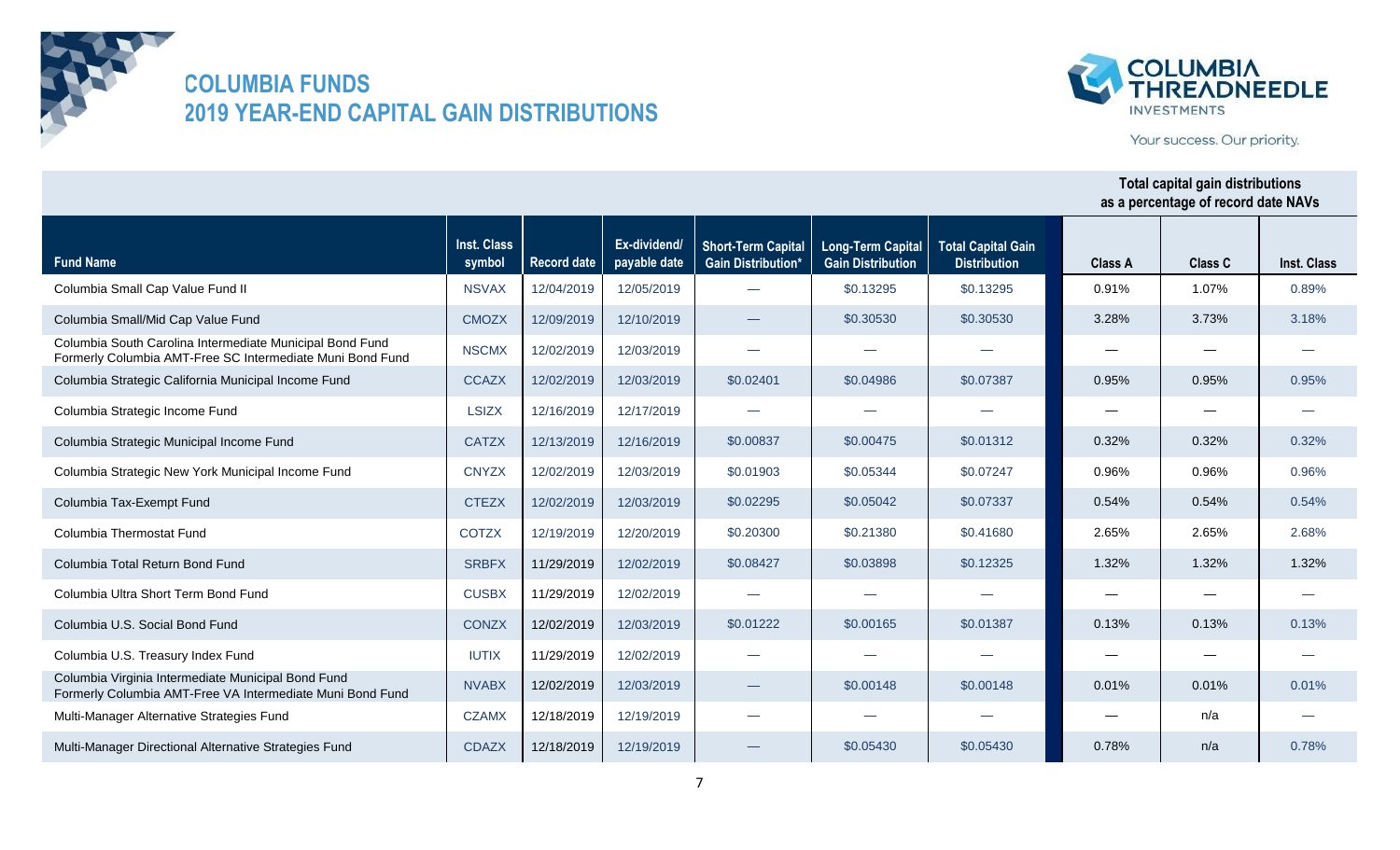



Your success. Our priority.

#### **Fund Name Inst. Class symbol Record date Ex-dividend/ payable date Short-Term Capital Gain Distribution\* Long-Term Capital Gain Distribution Total Capital Gain Distribution Class A Class C Total capital gain distributions as a percentage of record date NAVs Inst. Class** Multi-Manager Growth Strategies Fund CZMGX | 12/05/2019 | 12/06/2019 Multi-Manager International Equity Strategies Fund Fund CMIEX | 12/16/2019 | 12/17/2019 Multi-Manager Small Cap Equity Strategies Fund COMSX | 12/09/2019 | 12/10/2019 Multi-Manager Total Return Bond Strategies Fund CTRZX | 11/29/2019 | 12/02/2019 Multi-Manager Value Strategies Fund CZMVX 12/05/2019 12/06/2019 \$0.00989 \$0.46238 \$0.47227 — — — 3.14% — 2.70% n/a n/a 3.11% n/a — 2.70% 0.29% | n/a | 0.29% — \$0.30040 \$0.30040 \$0.41933 \$0.41933 2.05% n/a 2.07% — \$0.03018 \$0.03018

<sup>1</sup>For Columbia Select Global Equity Fund, short-term and total capital gains for Class A, Advisor, C and R are \$0.00000 and \$0.44625; Institutional Class are \$0.00114 and \$0.44739; Institutional 2 Class are \$0.00910 and \$ Institutional 3 Class are \$0.01705 and \$0.46330.

<sup>2</sup>For Columbia Seligman Communication and Information Fund, short-term and total capital gains for Class A are \$0.40177 and \$9.15950; Advisor Class are \$0.58438 and \$9.34211; Class C are \$0.00000 and \$8.75773; Institutional Class are \$0.58438 and \$9.34211; Institutional 2 Class are \$0.61788 and \$9.37561; Institutional 3 Class are \$0.65440 and \$9.41213; and Class R are \$0.21916 and \$8.97689.

<sup>3</sup>For Columbia Seligman Global Technology Fund, short-term and total capital gains for Class A are \$0.30084 and \$4.57525; Advisor Class are \$0.39762 and \$4.67203; Class C are \$0.01053 and \$4.28494; Institutional Class are \$0.39762 and \$4.67203; Institutional 2 Class are \$0.42471 and \$4.69912; Institutional 3 Class are \$0.44020 and \$4.71461; and Class R are \$0.20407 and \$4.47848.

<sup>4</sup>For Columbia Small Cap Growth Fund I, short-term and total capital gains for Class A are \$0.59672 and \$1.76589; Advisor Class are \$0.64553 and \$1.81470; Class C are \$0.45032 and \$1.61949; Institutional Class are \$0.6455 and \$1.81470; Institutional 2 Class are \$0.65919 and \$1.82836; Institutional 3 Class are \$0.67286 and \$1.84203; and Class R are \$0.54792 and \$1.71709.

\*Net short-term capital gains, when distributed, are generally taxable as ordinary income and are reported as Ordinary Dividends on Form 1099-DIV.

Columbia Threadneedle Investments does not provide tax or legal advice. Please consult a tax advisor or tax attorney for specific tax or legal advice.

Columbia Funds and Columbia Acorn Funds are distributed by Columbia Management Investment Distributors, Inc., member FINRA. Columbia Funds are managed by Columbia Management Investment Advisers, LLC and Columbia Acorn Funds are managed by Columbia Wanger Asset Management, LLC, a subsidiary of Columbia Management Investment Advisers, LLC.

Columbia Threadneedle Investments is the global brand name of the Columbia and Threadneedle group of companies.

Investors should consider the investment objectives, risks, charges and expenses of a mutual fund carefully before investing. For a free prospectus, and if available, a summary prospectus, which contains this and **other important information about the funds, columbiathreadneedle.com/us. The prospectus should be read carefully before investing.**